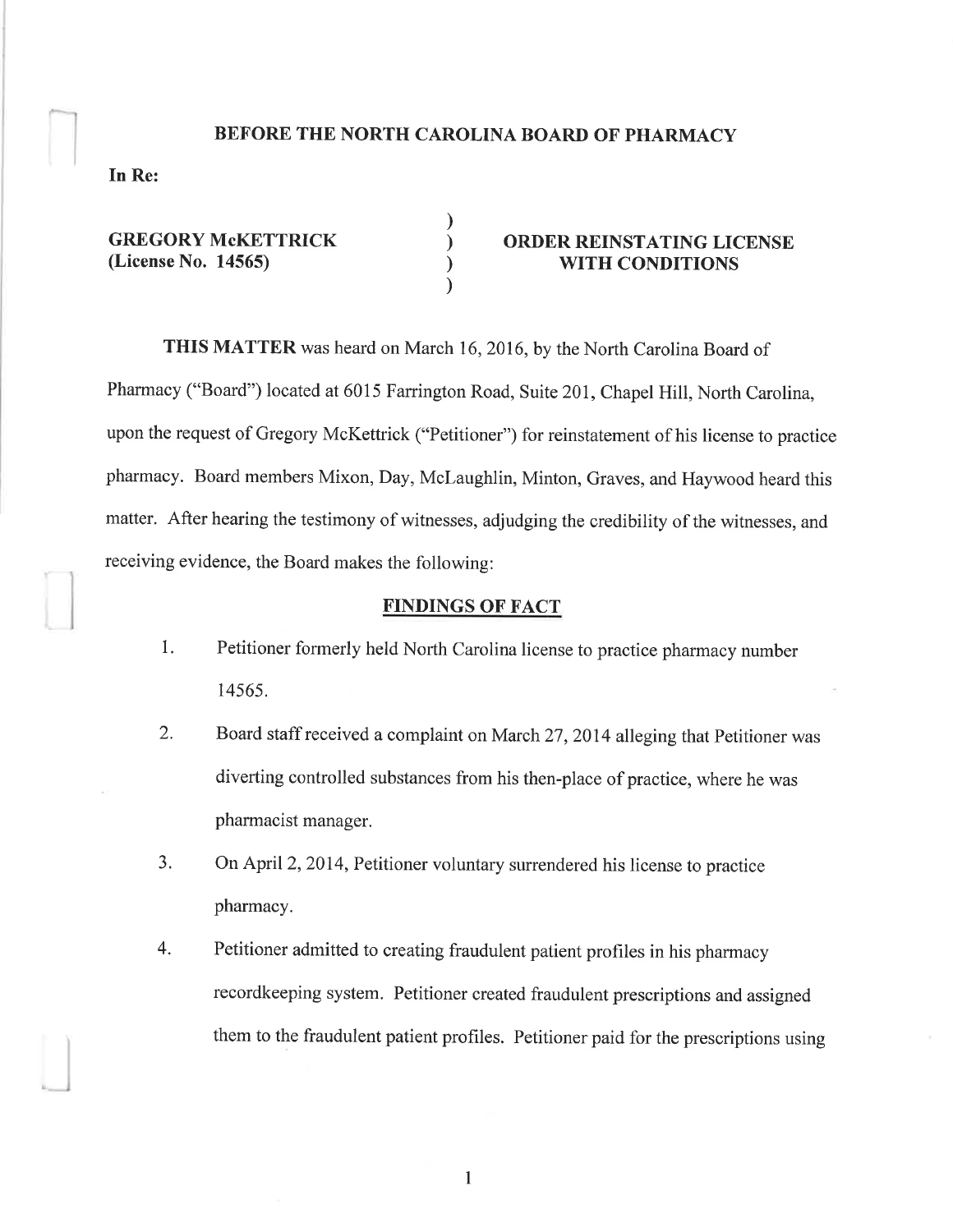a personal credit card. Petitioner's activities were designed to prevent detection of his diversion.

- 5. Petitioner principally diverted hydrocodone-containing products. These products are Schedule II controlled substances. To a lesser extent, he diverted zolpidem (a Schedule V controlled substance), testosterone (a Schedule III controlled snbstance), buprenorphine (a Schedule III controlled substance), and sildenafil.
- Petitioner began self-medicating with opioid products in late 2009 subsequent to surgical procedures. 6.
- After Petitioner surrendered his license to practice pharmacy, he entered into a substance use disorder treatment and monitoring agreement with North Carolina Pharmacists Recovery Network. Petitioner's agreement was subsequently transferred to the North Carolina Physicians Health Program ("NCPHP"). 7
- Petitioner completed a 30-day inpatient assessment and treatment program at the Pavillon Treatment Center and a period of intensive outpatient treatment. Petitioner continues to participate in individual therapy and to be randomly drug screened. 8
- A representative from NCPHP testified to Petitioner's compliance with his treatment and monitoring obligations and to Petitioner's recovery, NCPHP supports Petitioner's reinstatement with appropriate conditions.  $9.$
- From 1996 fo 1998, Petitioner participated in, and completed, a two-year period of substance use disorder treatment and monitoring by the Florida Physicians Recovery Program. While practicing pharmacy in Florida, Petitioner diverted  $10.$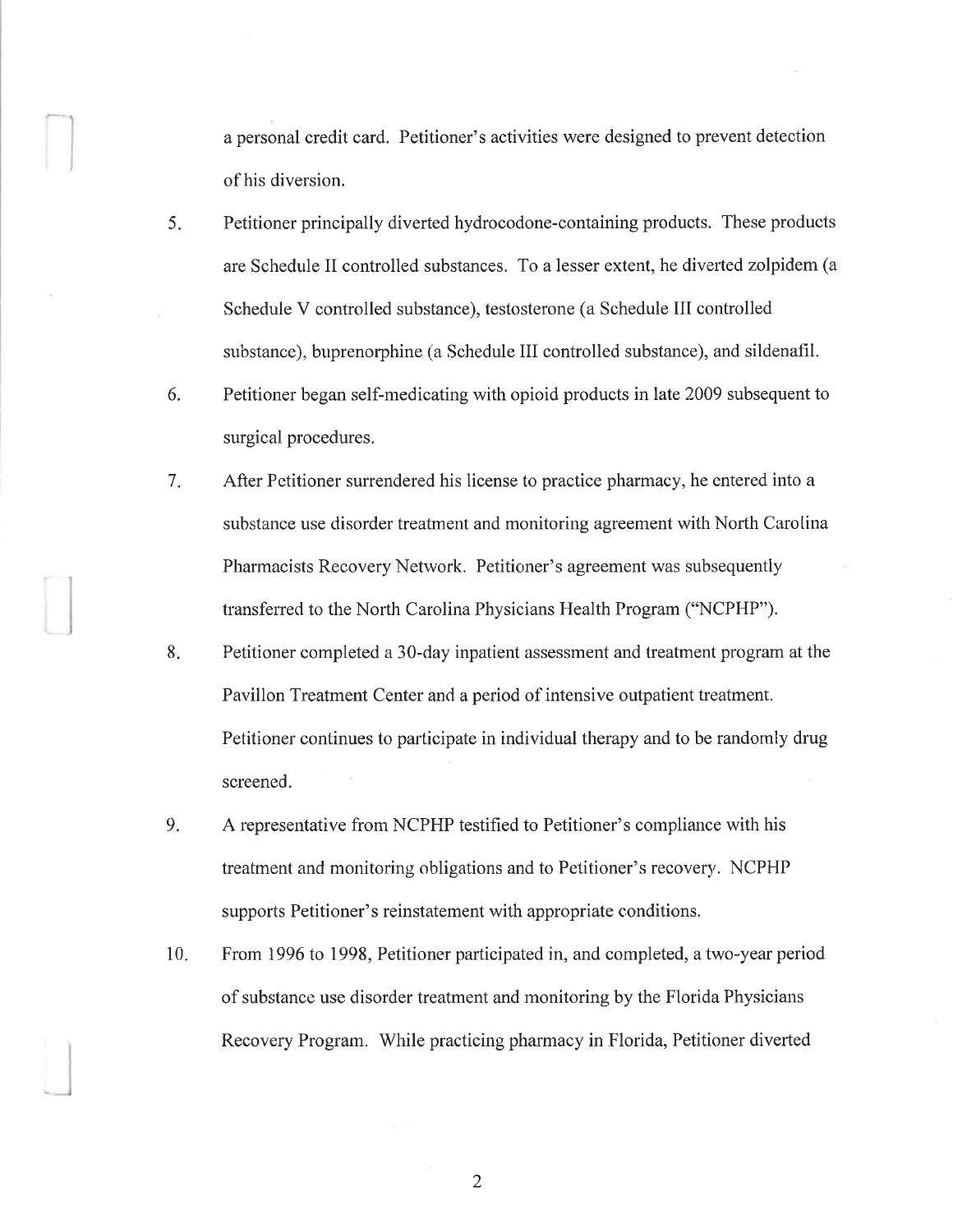opioid drug products for his own consumption. Petitioner's prior diversion activities are an aggravating factor in this case.

- 11. Petitioner and NCPHP testified to differences in the breadth and depth of Petitioner's current course of treatment and monitoring as compared to his program in Florida.
- 12. Petitioner was charged criminally as a result of his diversion. He pleaded guilty to two misdemeanor common law forgery counts and two misdemeanor larceny counts. Petitioner received a90-day suspended prison sentence, four years of supervised probation, fines, and court costs. The terms of his probation include compliance with his substance use disorder treatment and monitoring agreement.

### CONCLUSIONS OF LAW

The Board, in its discretion, concludes that Petitioner can safely resume the practice of pharmacy with the conditions stated below.

IT IS THEREFORE ORDERED that Petitioner's license to practice pharmacy is SUSPENDED INDEFINITELY, with the suspension STAYED SUBJECT TO THE FOLLOWING CONDITIONS:

- 1. As a condition precedent to reinstating his license, Petitioner shall take and pass the Multistate Pharmacy Jurisprudence Examination.
- 2. Petitioner shall complete an Application to Reinstate a Lapsed or Inactive License and pay the appropriate fee.
- 3. As part of the Application to Reinstate a Lapsed or Inactive License, Petitioner shall provide proof that she has obtained thirty (30) hours of

a J

)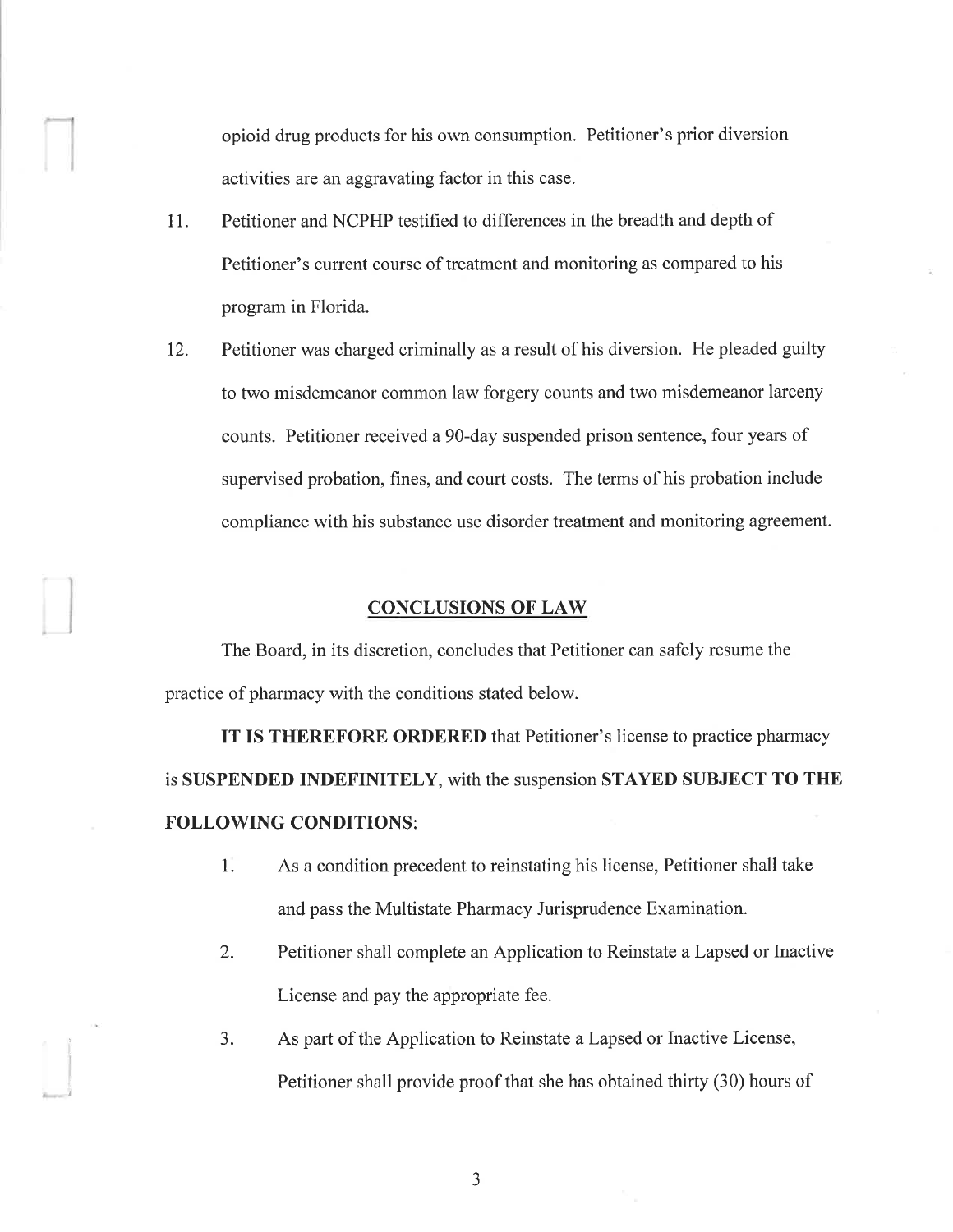continuing education, sixteen (16) of which must be live or contact hours. These hours represent the continuing education obligation Petitioner would have been required to meet to renew her pharmacy license for 2015 and 2016.

 $4.$ Petitioner shall successfully his NCPHP treatment and monitoring agreement, which shall be extended to five (5) years from the date of reinstatement.

I

I

- 5. Petitioner may not be employed as a pharmacist more than thirty (30) hours per week, on the average. The Executive Director may revise this limitation upward upon written request of Petitioner accompanied by a statement from NCPHP that the requested revision would not materially jeopardize Petitioner's recovery.
- Petitioner shall provide a copy of this Order to any person or entity who proposes to employ Petitioner as a pharmacist prior to his accepting any offer of employment as a pharmacist. 6.
- Petitioner may not serve as a pharmacist-manager. 7
- Petitioner may not serve as a preceptor of pharmacy students. 8
- Petitioner shall comply with all terms of his plea agreement and supervised probation. Petitioner shall notify the Board's Executive Director of any finding that he has not complied with his plea agreement and supervised probation within twenty-four (24) hours.  $9<sub>i</sub>$
- Petitioner shall be subject to unannounced drug screens to be performed at his expense by the Board or its agents, and shall supply urine, blood, hair,  $10<sub>ii</sub>$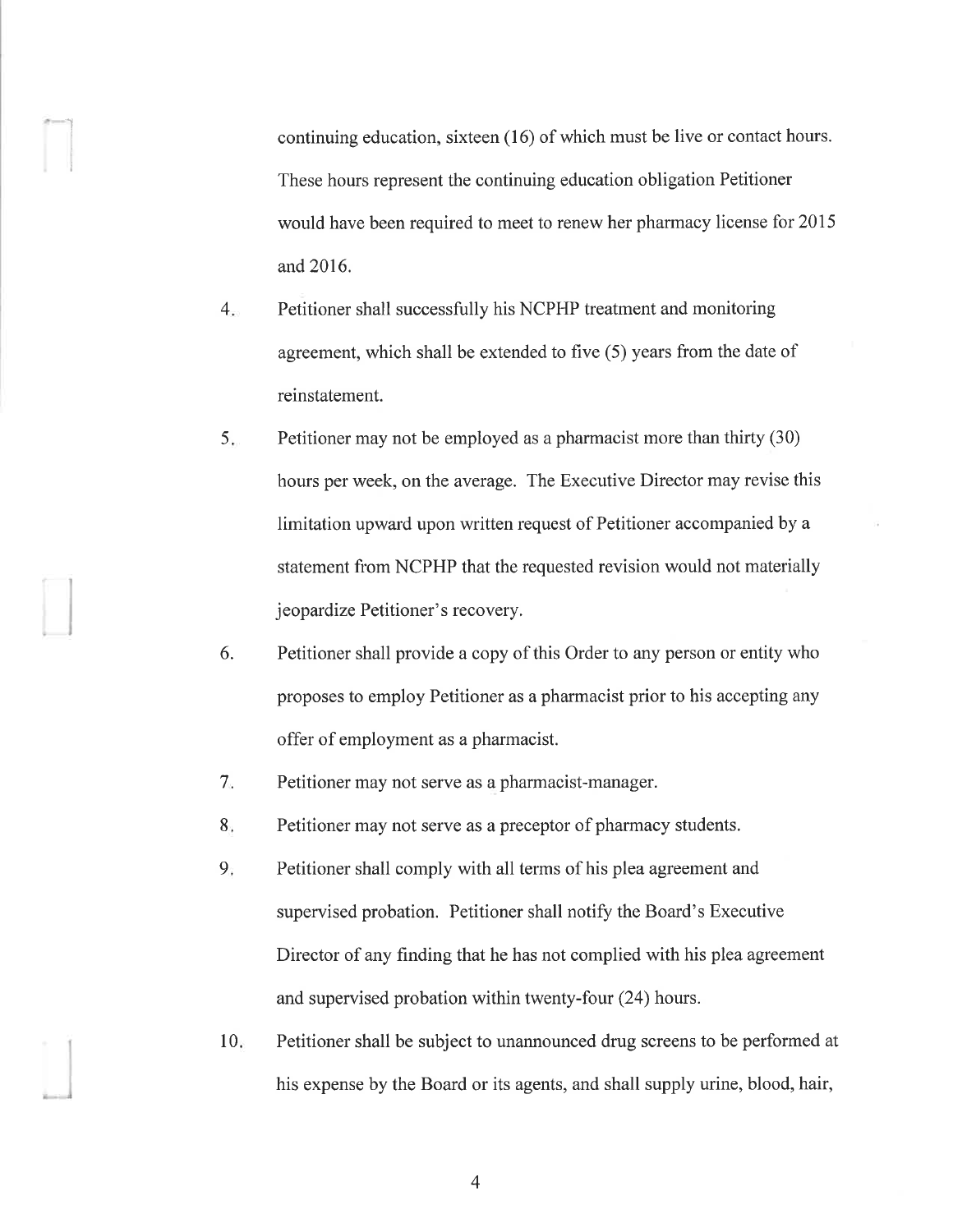nail or any other bodily fluid or tissue sample required for the screening. Results of the screening shall not disclose the presence of any controlled substance, prescription drug, or alcohol that was not previous prescribed for Petitioner by a practitioner acting in the normal course of medical treatment of Petitioner.

- 11. Petitioner shall authorize NCPHP and any treating physician or other health care provider to release Petitioner's medical records to the Board.
- 12. Petitioner shall violate no laws governing the practice of pharmacy or the distribution of drugs.
- $13.$ Petitioner shall violate no rules or regulations of the Board.
- t4. If Petitioner fails to comply with any term or condition of this Order, the indeflrnite suspension of his license shall become active, and Petitioner may be subject to additional disciplinary action by the Board.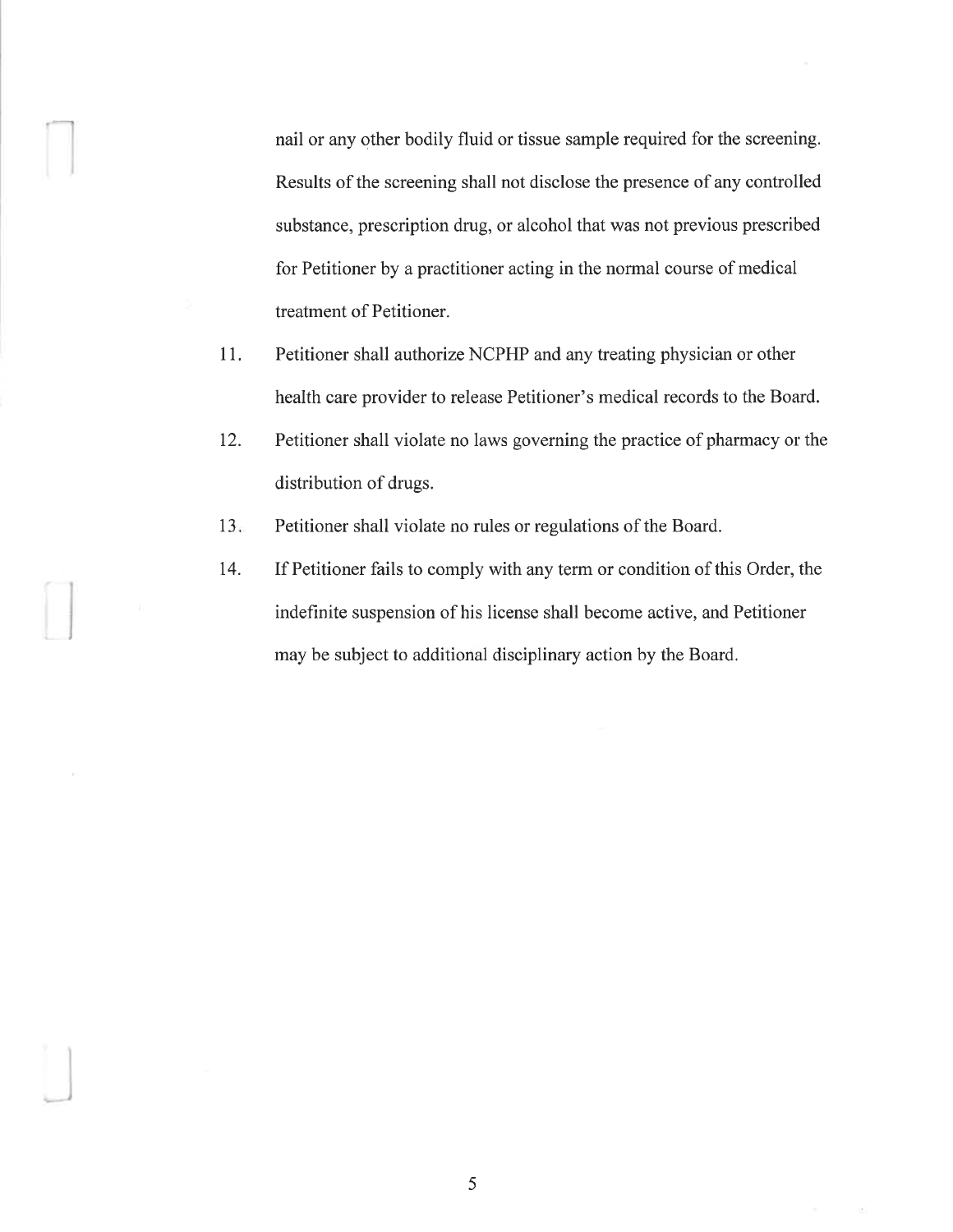This is the 15th day of March,20l6.

NORTH CAROLINA BOARD OF PHARMACY By: Jack W. Campbell IV Executive Director